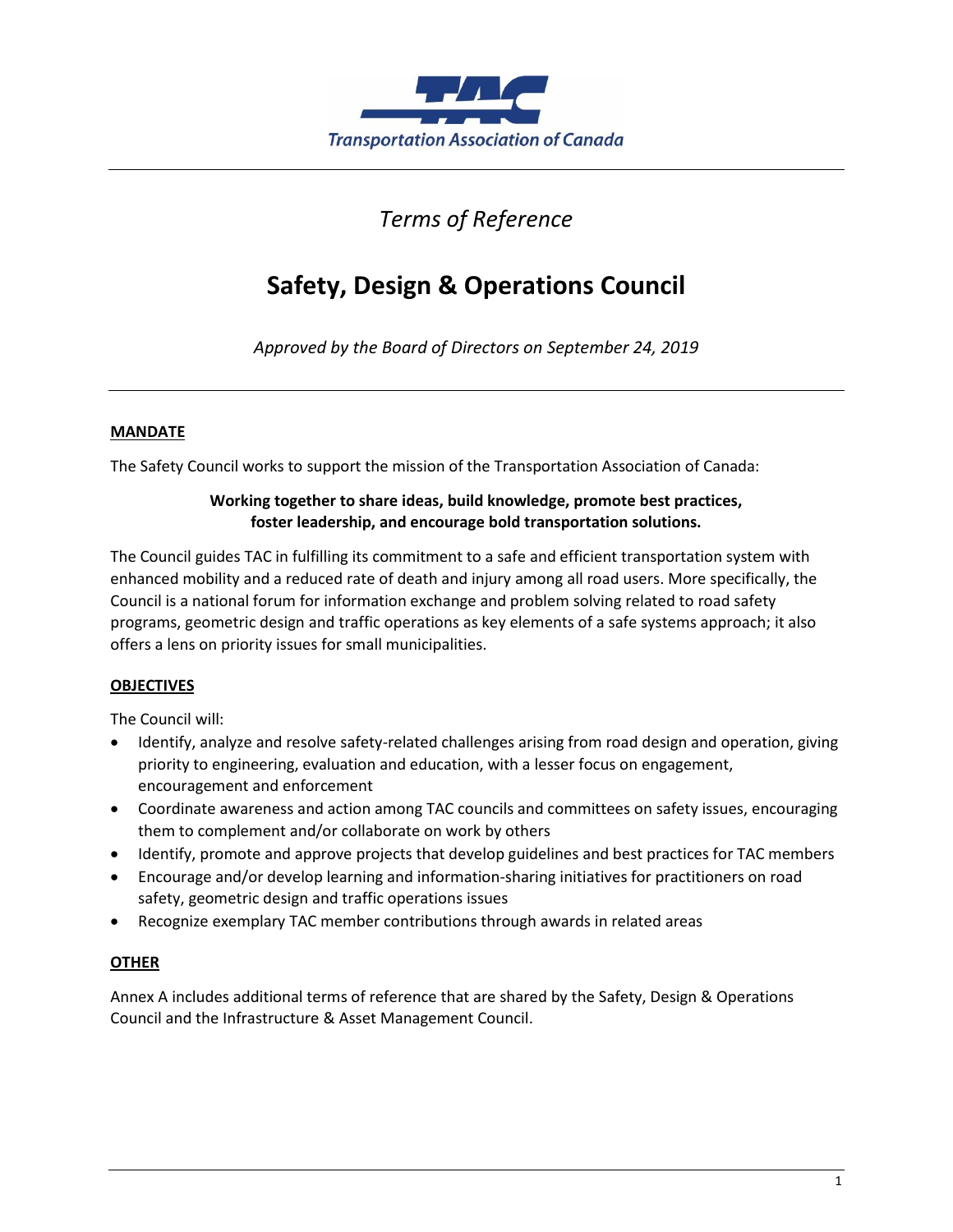

### *Terms of Reference – Annex A*

## **Infrastructure & Asset Management Council**

### $\bullet$ **Safety, Design & Operations Council**

*Approved by the Board of Directors on April 27, 2022*

### **GENERAL**

**Meetings.** The Council meets during TAC's spring and fall technical meetings. Council members and friends, employees of TAC member organizations, and individual TAC members may attend; others are also welcome at the discretion of the Chair.

**Activities.** The Council may conduct or support activities including:

- Communications with TAC members describing Council activities
- Volunteer or pooled-fund projects resulting in technical guidelines, syntheses of practice, research reports, white papers or briefings
- Learning events such as conference sessions, webinars and seminars
- Meetings, projects or events in collaboration with external organizations

**Committees.** The Council may create and give direction to committees with approved terms of reference; committee Chairs are also members of the Council Executive. The Council may also create working groups.

**Reporting.** The Council reports to the TAC Board of Directors. It contributes to the formulation of TAC programs and strategic directions by delivering a verbal report to the Board on Council priorities, activities and recommendations during TAC's spring and fall technical meetings, and by submitting an annual written report to the Board each fall.

**Technical directions.** The Council will develop and maintain a strategic framework that identifies important themes for its technical work, emerging and priority issues, actions taken and progress achieved. The Council may monitor policy to determine technical implications, and may support policy development by illuminating technical requirements; however, it does not make policy recommendations.

**Representation.** Council resolutions do not represent official TAC positions unless they receive the subsequent approval of TAC's Board of Directors or Executive Director.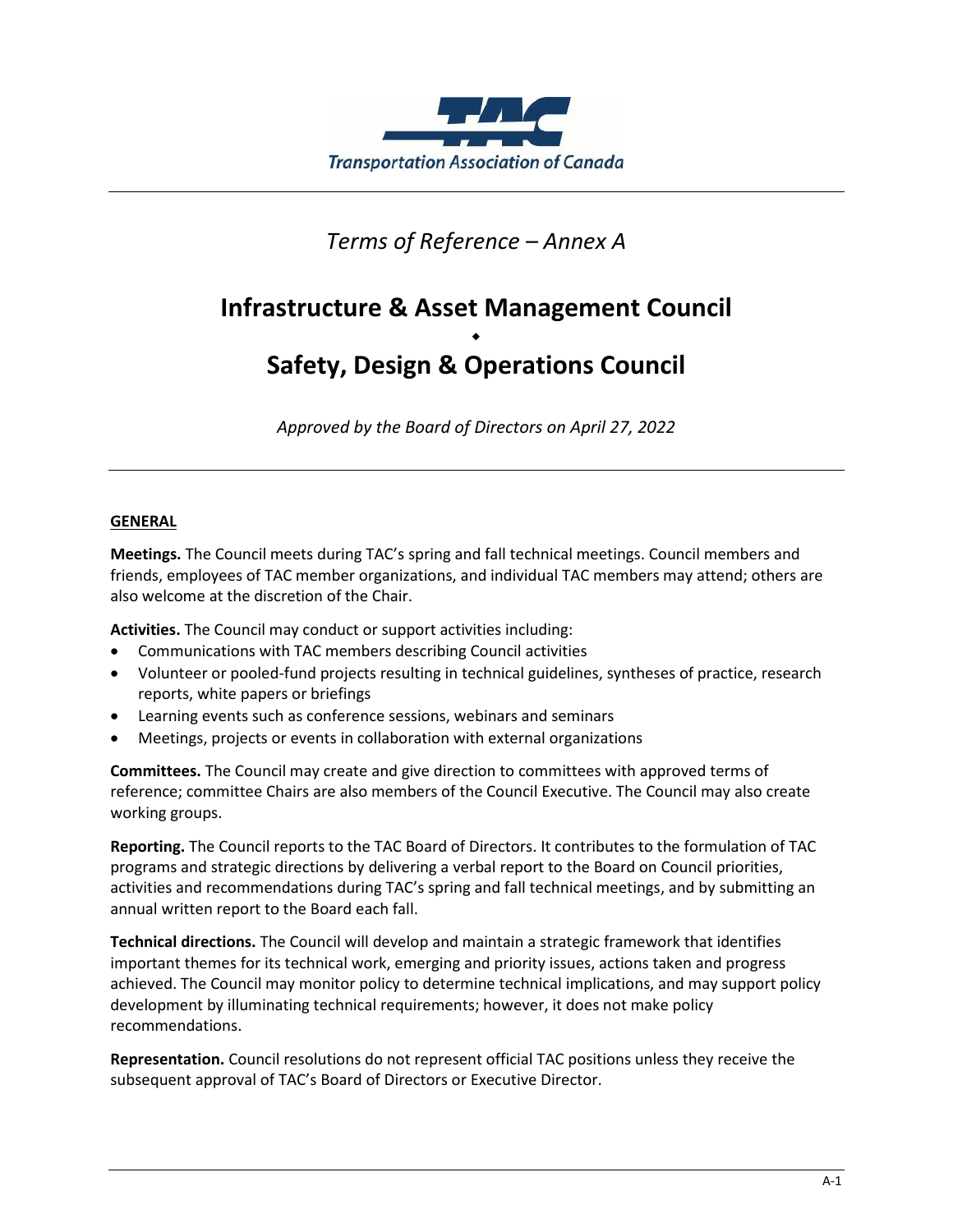### **COUNCIL MEMBERSHIP**

**Identification.** Council members include:

- Federal, provincial/territorial and municipal government appointees to the Chief Engineers Panel, or their appointed representatives (ex officio)
- One employee appointed by each non-TAC member organization that has a collaborative agreement with TAC specifying Council membership
- Ex officio members of the Council Executive (i.e. Past Chair, Board Liaison, Chairs of Council committees)

**Voting rights.** *Voting members:* Representatives of Chief Engineer jurisdictions have the right and responsibility to vote on Council matters; if they cannot attend a meeting, they may delegate voting authority to another representative of their employer. *Non-voting members:* Ex officio members of the Council Executive and appointees of non-TAC member organizations do not have voting rights, unless they are also representatives of Chief Engineer jurisdictions.

**Friends.** TAC member organizations and other organizations that are eligible to appoint a Council member may identify any number of Council friends, who can access information on Council meetings.

### **COUNCIL EXECUTIVE**

**Executive members.** The Council Executive includes:

- A Chair and Vice-Chair (elected from among representatives of Chief Engineer jurisdictions)
- A Secretary (representing the TAC Secretariat)
- A Past Chair (ex officio)
- A Board Liaison (ex officio; appointed by the TAC Board of Directors)
- The Chair of each committee created by the Council (ex officio)

**Collective responsibilities.** The Executive works on a consensus basis to:

- Recommend amendments to the Council's Terms of Reference for approval by the Council and Board of Directors
- Provide input to, review and approve Council meeting agendas
- Meet by teleconference and act on behalf of the Council between meetings, as needed
- Maintain the Council's strategic framework, with input from members
- Approve an annual written report to the Board of Directors
- Oversee the development of conference sessions and the review of submitted abstracts and papers

#### **Individual responsibilities.** Core members of the Executive are expected to fulfil the following roles:

- Chair
	- Chairs meetings of the Council and Council Executive
	- Reports to the TAC Board of Directors
	- Represents the Council on the Chief Engineers Panel and liaises with other Council Chairs
	- Delegates responsibilities to the Vice-Chair and other Council members as needed
	- Reviews conflict of interest guidelines with Council members
- Vice-Chair
	- Acts on behalf of the Chair as needed
	- Provides updates on Council activities to other TAC councils and committees
- **Secretary** 
	- Prepares meeting minutes
	- Distributes Council documentation
	- Administers electronic ballots (e.g. to elect a Vice-Chair)
	- Communicates with Council members, on behalf of either the Council Executive or TAC Secretariat, between in-person meetings using e-mail or other online platforms